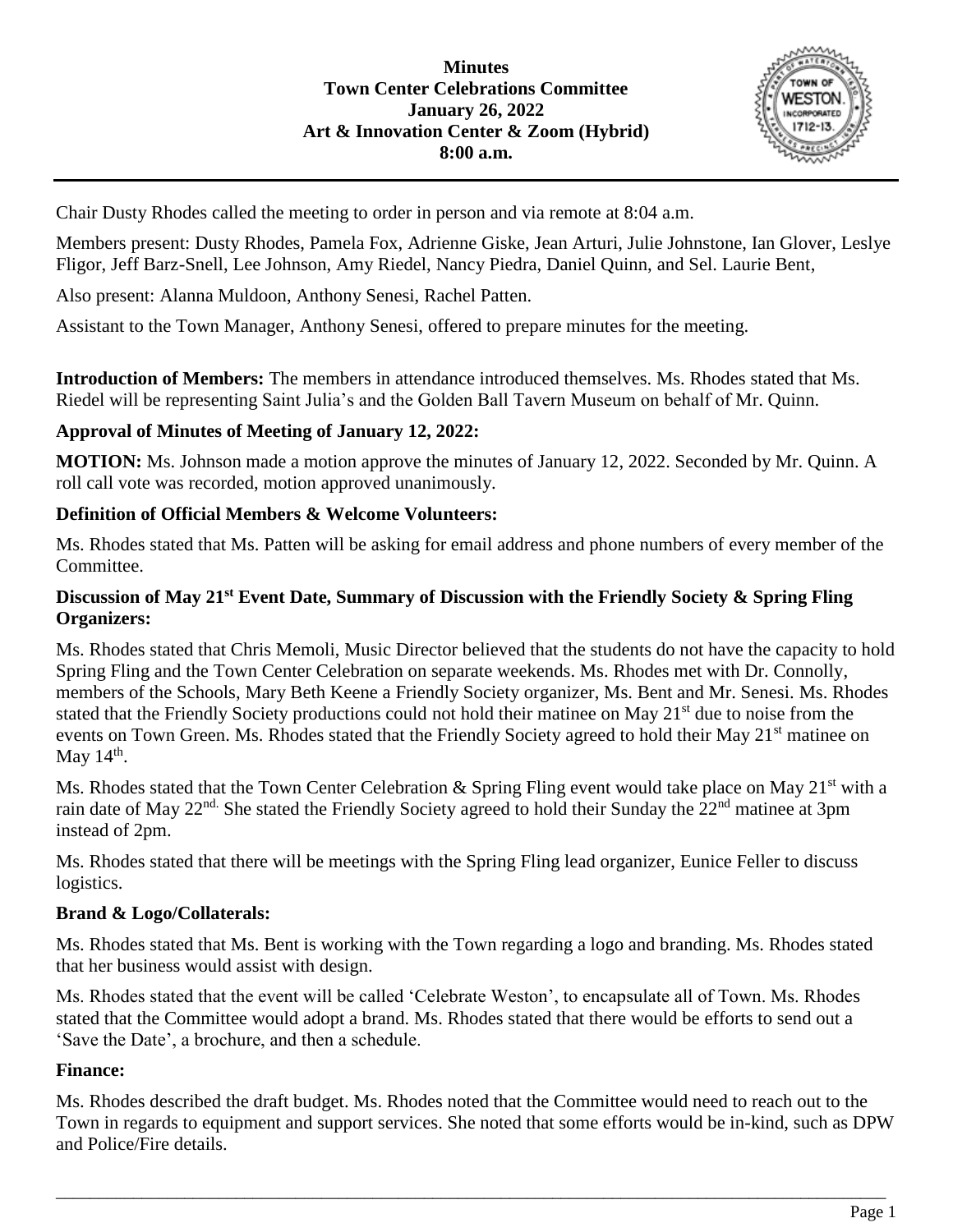# **Sponsorship:**

Ms. Giske stated that she spoke with a representative from Cambridge Trust to discuss a possible donation. Ms. Giske stated that she would give Ms. Rhodes the contact information. Ms. Giske stated that she has a connection with a sign and banner company that would be interested in giving a deep discount for banners. Ms. Giske stated that a commercial property owner may be interested in donating.

Ms. Giske stated that the contractor for the Josiah Smith Tavern will begin landscaping by May 1<sup>st</sup>.

Mr. Quinn stated that the Golden Ball Tavern Museum is interested in donating, he is unsure of the amount.

Mr. Quinn noted that some realtors in the area may be interested in donating.

There was discussion of the donation tiers, some members believed starting higher may be more effective. Ms. Rhodes noted that there will be a few commercial entities.

Ms. Fligor stated that she believes four tiers \$5,000, \$2,500, \$1,000 and \$500 would make sense. Ms. Fligor stated that giving each tier a name would be a good idea to consider. Ms. Rhodes stated that \$5,000 may be too high. Ms. Fligor believes that the top tier is feasible. Ms. Fligor stated that there may be interested entities at the for the highest tier.

Ms. Rhodes stated that the businesses could pay an amount to rent a table and promote their business.

Ms. Giske stated that Brothers Market may be interested in providing a light donation. Ms. Giske stated that she has a contact at their corporate office.

Mr. Barz-Snell agrees with three to four levels of giving. He stated that each tier could tie into the event, such as a 'Celebration Circle', 'Tavern Patron', 'Josiah's Friends', 'Party Supporter'. Ms. Fox noted that the names should relate to the Town Center.

Ms. Bent stated that there is a Weston 300 501c3 that could be utilized to store and distribute funds.

Ms. Fligor stated that the Committee should design a 'Save the Date' to the Town. She stated that a direct physical mailer costs roughly \$3,500 - \$5,000.

Ms. Arturi noted that Spring Fling raises funds for charity.

## **Organization Chart:**

Ms. Rhodes described an organizational chart and asked members to state their interests.

Ms. Arturi stated that she would be able to assist with the AIC's activities and work with Ms. Fox regarding visuals with the history of the Town Center. Ms. Fox stated that the A-Frames would be in various locations in the Town Center using visuals, giving a 'now and then' experience. Rhodes stated that 10 visuals should be the goal.

Ms. Fox stated that she, the Historical Commission, and Ms. Arturi will organize a photography exhibit at the AIC. Ms. Fox noted that the Historical Commission and the Friends of the Josiah Smith Tavern have been working on permanent exhibit at the Josiah Smith Tavern.

Mr. Glover stated that he would like to organize children's activities in conjunction with Spring Fling organizers.

Ms. Giske stated that she is interested assisting with the activities of Josiah Smith Tavern. Ms. Giske stated that she is working with the contractor to finalize the campus. Ms. Rhodes stated that the central ceremony could occur in the Josiah Smith Tavern parking lot.

Ms. Fox said that the Historical Commission could organize tours of the cemetery and the law office.

Ms. Piedra is organizing the rail trail portion of the event. Ms. Piedra will also organize activities at First Parish.

\_\_\_\_\_\_\_\_\_\_\_\_\_\_\_\_\_\_\_\_\_\_\_\_\_\_\_\_\_\_\_\_\_\_\_\_\_\_\_\_\_\_\_\_\_\_\_\_\_\_\_\_\_\_\_\_\_\_\_\_\_\_\_\_\_\_\_\_\_\_\_\_\_\_\_\_\_\_\_\_\_\_\_\_\_\_\_\_\_\_\_\_\_\_\_\_\_

Ms. Rhodes wants the majority of the events to happen along Boston Post Road.

## **Outdoor Venues:**